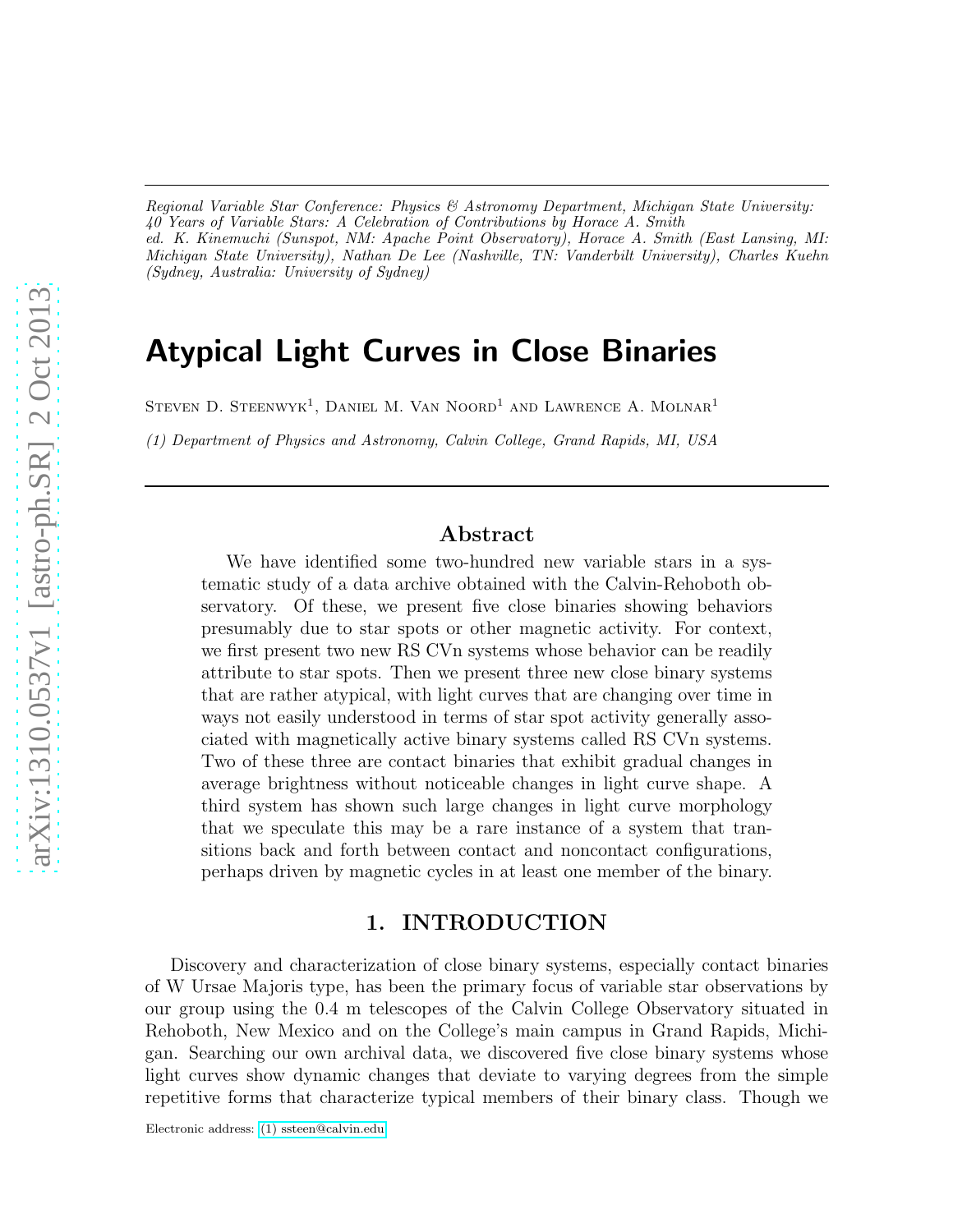#### Atypical Light Curves 43

lack spectroscopic evidence of chromospheric activity, we are confident that magnetic activity is the root cause of the dynamic light curve changes for at least three of the five cases.

The connection between magnetic activity on the Sun and sunspots was published by George Ellery Hale in 1908. Since then, the existence of stellar spots and associated magnetic activity has become an essential element in astronomers' understanding of stars and their observed variability. Magnetic fields in rotating stars with convective envelopes are generally well understood by so-called stellar dynamo models. Broadly, the electromagnetic coupling of rotational and convective motions in a star's electrically conductive envelope generates localized regions of magnetic field lines that emerge from the photosphere and extend into the chromosphere and corona before reentering the photosphere and completing closed magnetic loops in the interior. The fields suppress upward convective motion of hot plasma, thus locally lowering the surface temperature to create dark spots in the photosphere. This magnetic activity can also generate bright flares. RS CVn systems display chromospheric activity, meaning they emit spectral lines from their chromospheres that are diagnostic of relatively strong magnetic fields. If simply carried along with the star's rotation, star spots will create repetitive variations in brightness in synch with its rotational period. In close binaries these variations will be superposed on the periodic brightness variations due to eclipses and tidal shape distortions. However, spots are generally dynamic features showing changes in their number, shape and location on a star that will lead to nonrepetitive changes in light curve shape. In close binaries, the rapid rotation, with periods of hours to a few days, is believed to be responsible for especially strong and extensive magnetic fields generating correspondingly large star spots that may cover significant portions of the stellar disk, producing very noticeable distortions in light curve shape that may change on time scales ranging from days to months.

# 2. TWO TYPICAL RS CVn BINARIES

RS Canum Venaticorum stars are close binaries, normally detached, but only a fraction of close binaries are RS CVn types. In that sense they are atypical types of close binaries, whether detached or in contact. Figure 1 shows a light curve of a magnetically active binary classified as EA/RS when submitted to the Variable Star Index (VSX J205514.1+083328) of the American Association of Variable Star Observers (AAVSO). The EA code is given because the two distinct eclipses show it is a detached binary. The RS designation arises from apparent star spot activity. It is clear from the June 2010 data (red dots) that, the light curve is significantly lower coming out of the secondary eclipse as well as in the center near phase 0.25, indicating the presence of large star spots suppressing the light output. However, by August (dark yellow points) the spot that was evident between phase 0.5 and 0.6 has largely disappeared though there remains a generally lower brightness over that region compared to the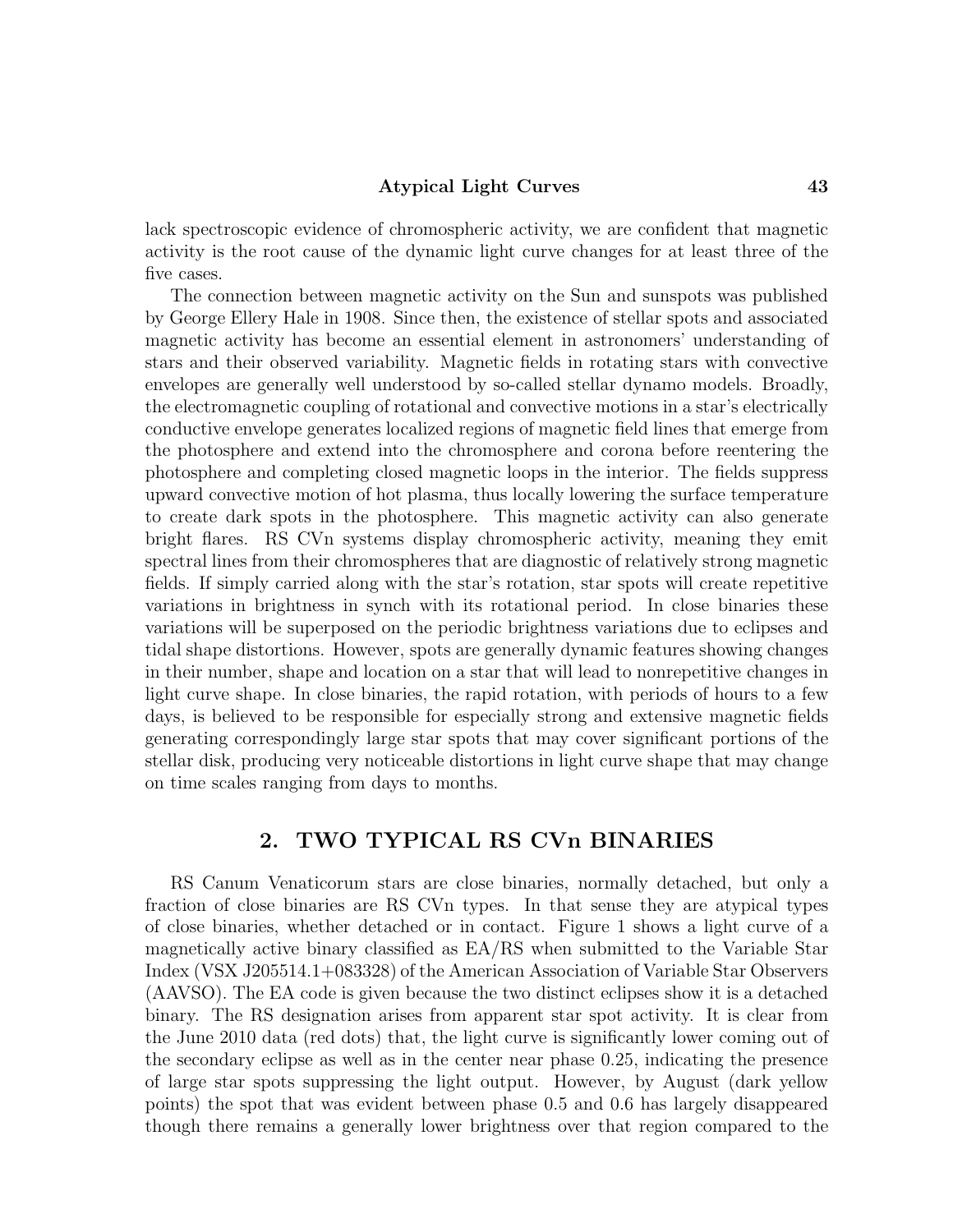44 Steenwyk et al.



Figure 1.— Newly discovered eclipsing RS-CVn, a classic example

data from the summer of 2011. Unfortunately, the August 2010 data do not cover the flat region around phase 0.25 to follow the evolution of that spot. The region around phase 0.55 shows a total change of around 0.06 magnitudes that is fairly typical for such RS CVn systems, though variation in excess of 0.2 magnitude has been reported in other systems.

Figure 2 shows the second RS CVn system (VSX J154427.0−184425). With a short period of just over three days, it is unlikely to be a single star. However, it shows no evidence of eclipse, so a binary type could not be specified. The 2011 data show a brightness drop of about 0.03 magnitude around phase 0.6 suggesting the occurrence of at least one large stellar spot expressed at that phase that was not present in the 2010 data. Differential rotation on the chromospherically active star causes spots at different latitudes to move at different rates across the stellar disk. That produces a modulation in the light curve at a slightly different period than the orbital period. This behavior has been characteristic of many eclipsing RS CVn systems and may well be present here.

# 3. TWO STARS WITH SLOW LUMINOSITY CHANGES

We have found two contact binaries showing a slow shift in average brightness with no evidence of changing light curve shape. In three successive nights in 2012 we obtained the near textbook light curve shown by green and yellow diamonds in Figure 3 for a W UMa type contact binary (VSX J133737.8+084245). However, it is clear the light curve has shifted downward in brightness compared to the red triangles showing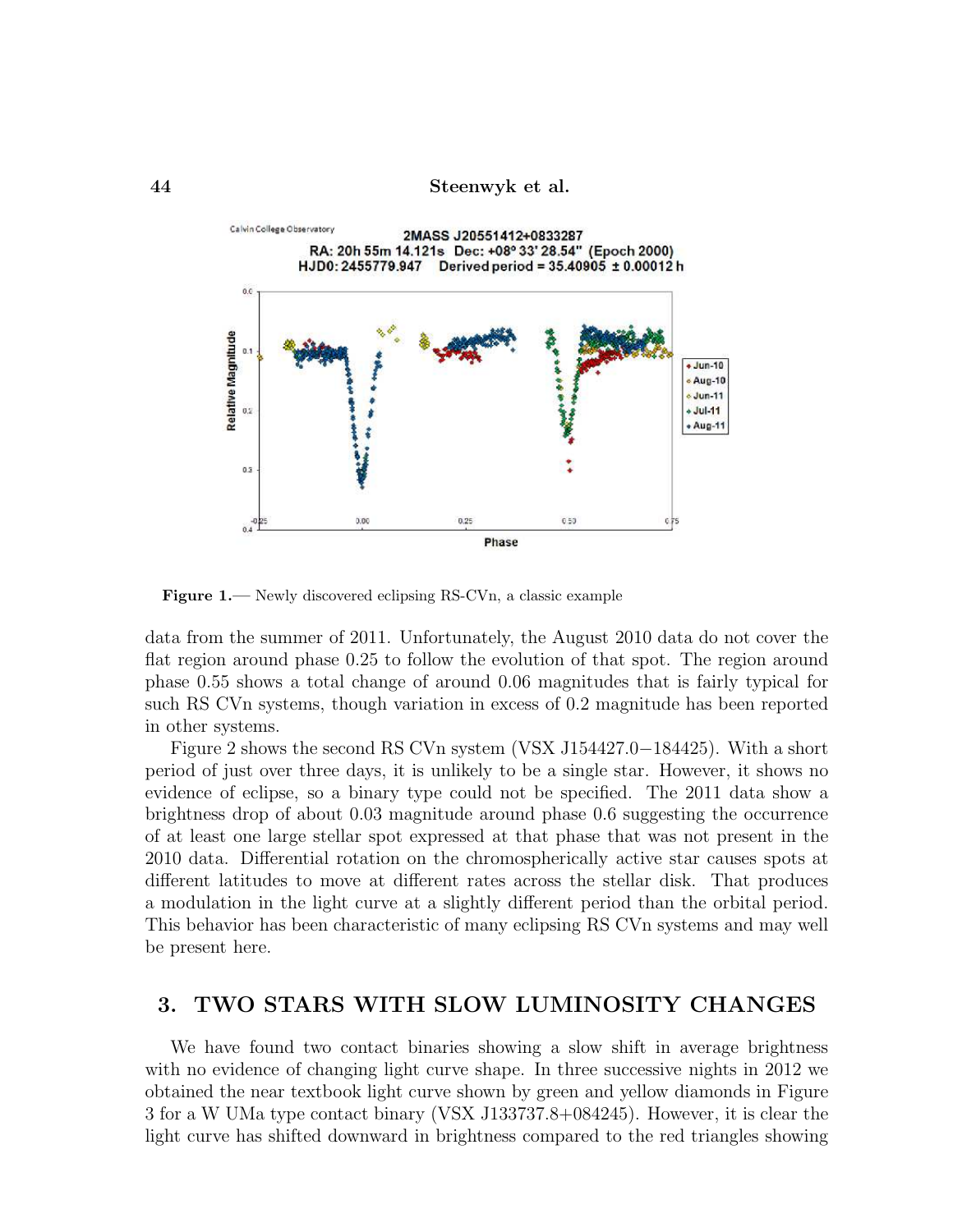

Figure 2.— Newly discovered non-eclipsing RS-CVn

discovery data obtained from our 2007 archives. Upon seeing the shift, we sought additional measurements of this star in the data released by the Catalina Real-time Transient Survey, or CRTS (Drake 2009). These data provide a long term record of its brightness over the years 2005-2012, albeit more sparsely and with lower signal-tonoise. We are confident the observed shift is not an artifact of differences in calibration since we recalibrated the CRTS data using the same five reference stars used for our own data.

All the data shown in the phase plot are plotted vs. time in Figure 4. Here the data from each epoch show similar oscillatory amplitudes but their average brightness shows a clear downward trend. It is reassuring that our 2007 data (red squares) are consistent with the somewhat noisier CRTS data from the same epoch. The earliest epochs suggest the brightness had peaked in 2006 followed by a decrease of about 0.15 magnitudes. The hint that the brightness may again be increasing seen in the figure is supported by our most recent observations (not shown).

Careful examination of the 2012 light curve in Figure 3 shows a very slight asymmetry between phase 0.25 and 0.35 suggesting the presence of a star spot and therefore some degree of magnetic activity. The slightly lower maximum at phase 0.25 also may suggest a star spot. Asymmetries attributed to star spots on this scale and even larger are not uncommon in W UMa light curves but do not normally earn designation as an RS system. Evidence of significant dynamic magnetic activity is required. Though lacking spectroscopic evidence of chromospheric activity, under the guidelines of the AAVSO's classification system, we classified this star as EW/RS in the VSX due to the slow brightness shift. It is hard to imagine a coordinated change in star spot coverage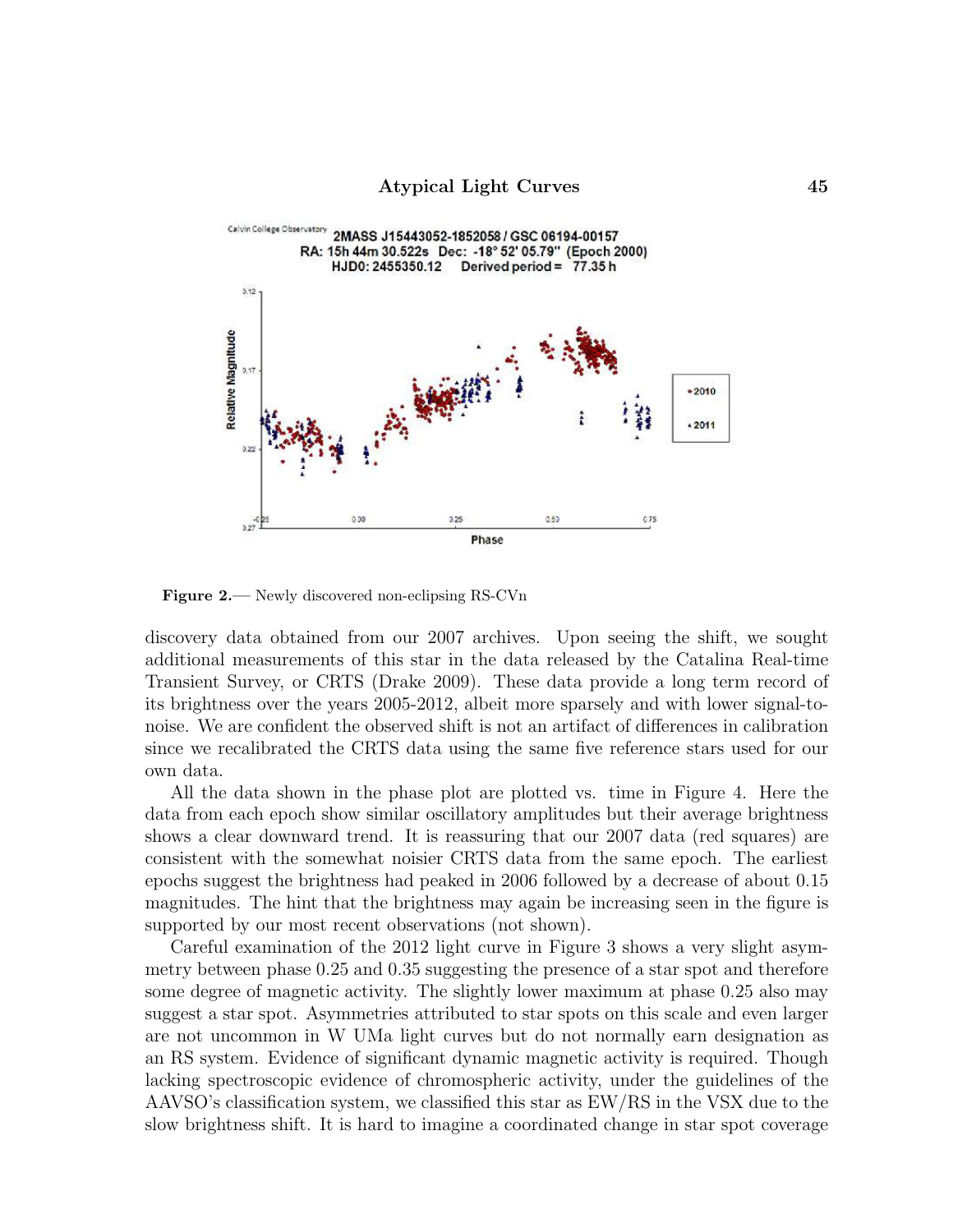46 Steenwyk et al.



Figure 3.— Newly discovered contact binary with changing magnitude–first W UMa



Figure 4.— Time plot of all observations for J13373781+0842454, first W UMa.

distributed over both stars that could account for the observed uniform shift in brightness. If star spots are to account for the shift in average magnitude, one would also expect to see localized light curve distortions of similar magnitude. But nowhere do the light curve data show changing, localized distortions of commensurate magnitude.

The second W UMa system reported as EW/RS (VSX J062955.8+224813) shows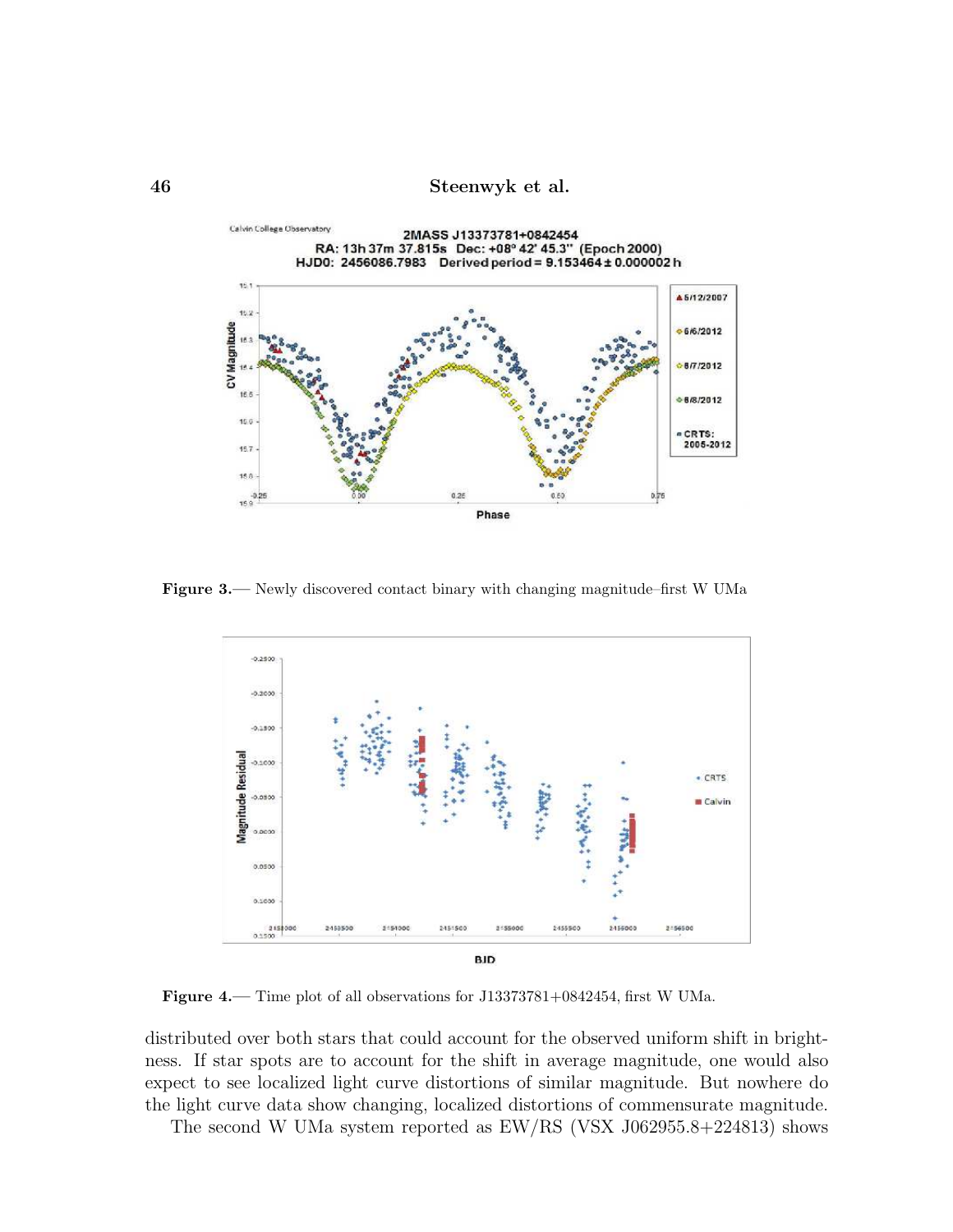

Figure 5.— Time plot of all observations for second W UMa

a similar drift in a JD plot of data taken in the Rc passband (Figure 5). This system shows an initial downward shift of 0.08 mag from early 2010 to late 2010 and then a subsequent rise to nearly the initial magnitude in early 2012 so that brightness seems to have passed through a minimum during our observations. Presumably, we will find a brightness maximum with continued observation. Thus both systems suggest the existence of a cycle of brightness variation on a time scale consistent with stellar magnetic cycles. However, again we saw no concomitant changes in light curve shape to indicate dynamic star spots.

Models have been developed linking magnetic cycles to changes in average brightness on the order of 0.1 magnitude in other chromospherically active stars (Hall 1991). Some posit a star's rotational inertia changes as magnetic coupling of differentially rotating layers varies during magnetic cycles that are similar to the 11-year solar cycle. This may manifest as changing oblateness associated with a redistribution of angular momentum as proposed by Applegate (1992) and reviewed by Ibanoglu (1998). Whether this provides an adequate explanation of the variations seen in these cases remains to be determined. The rate of change, especially in the second case, is faster than typical of most of the cases of brightening attributed to this mechanism.

# 4. A Binary in Transition?

4.1. The data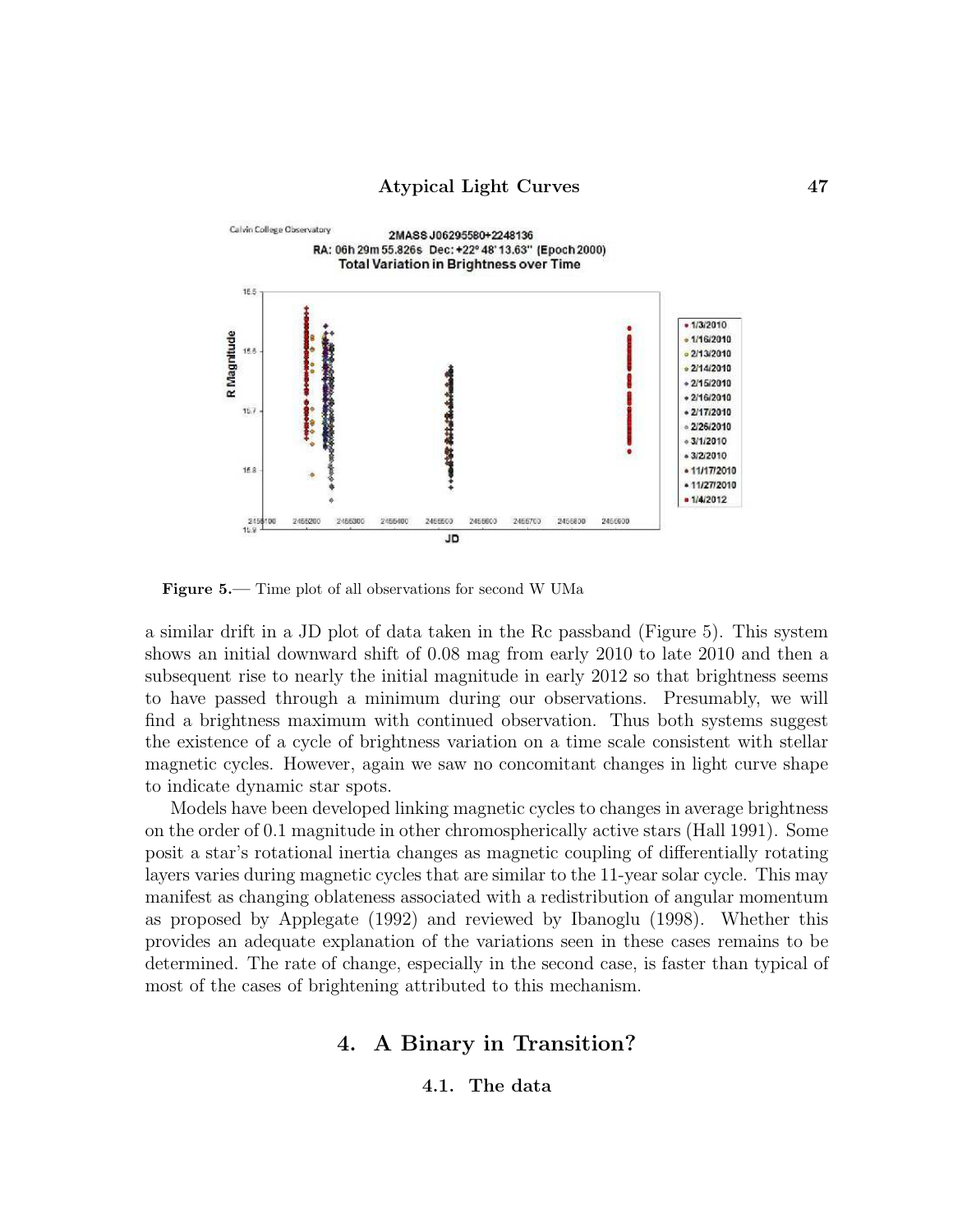

Figure 6.—2008 discovery data for V0738 showing a detached binary.

Finally we turn to a most atypical close binary we have found, here designated V0738 (short for VSX J073837.3+295031). Figure 6 shows differential photometric data from unfiltered observations from three nights in November, 2008. Variability was discovered in these data in August, 2011, and was submitted as type EB denoting an eclipsing binary showing large ellipsoidal tidal distortion but without direct thermal contact as evidenced by significantly different depths of the minima. If it were truly in thermal contact via a shared outer envelope, the temperatures of the two bodies would become nearly equal with minima having nearly equal depth. Since the submitted light curve was complete and seemingly unambiguous, a follow-up observation was not made until December, 2011 (Figure 7). We were surprised to find the average brightness had increased by roughly 0.1 magnitude and the minima were more nearly equal. Though it is now clear that the minimum at zero phase was no longer the primary minimum, at the time the data were acquired that was not clear because the period and phasing were not yet established unambiguously. We also found the peak-to-peak amplitude was greatly reduced, from 0.28 mag at discovery, to 0.14. An intensive series of followup observations found it continued to change. Though observations from February, 2012, were little changed from three months earlier, observations in March, Figure 8, revealed an even lower amplitude of only 0.07 with minima of nearly equal depth, suggesting stars of equal temperature. At this point the system had the appearance of a contact binary viewed at a rather low inclination. Since the inclination could not have changed, we realized this was a highly atypical binary, throwing its original EB classification into doubt. Had this been the discovery light curve, it would be classified either as EW (W UMa) or ELL (denoting ellipsoidal distortion) in the VSX.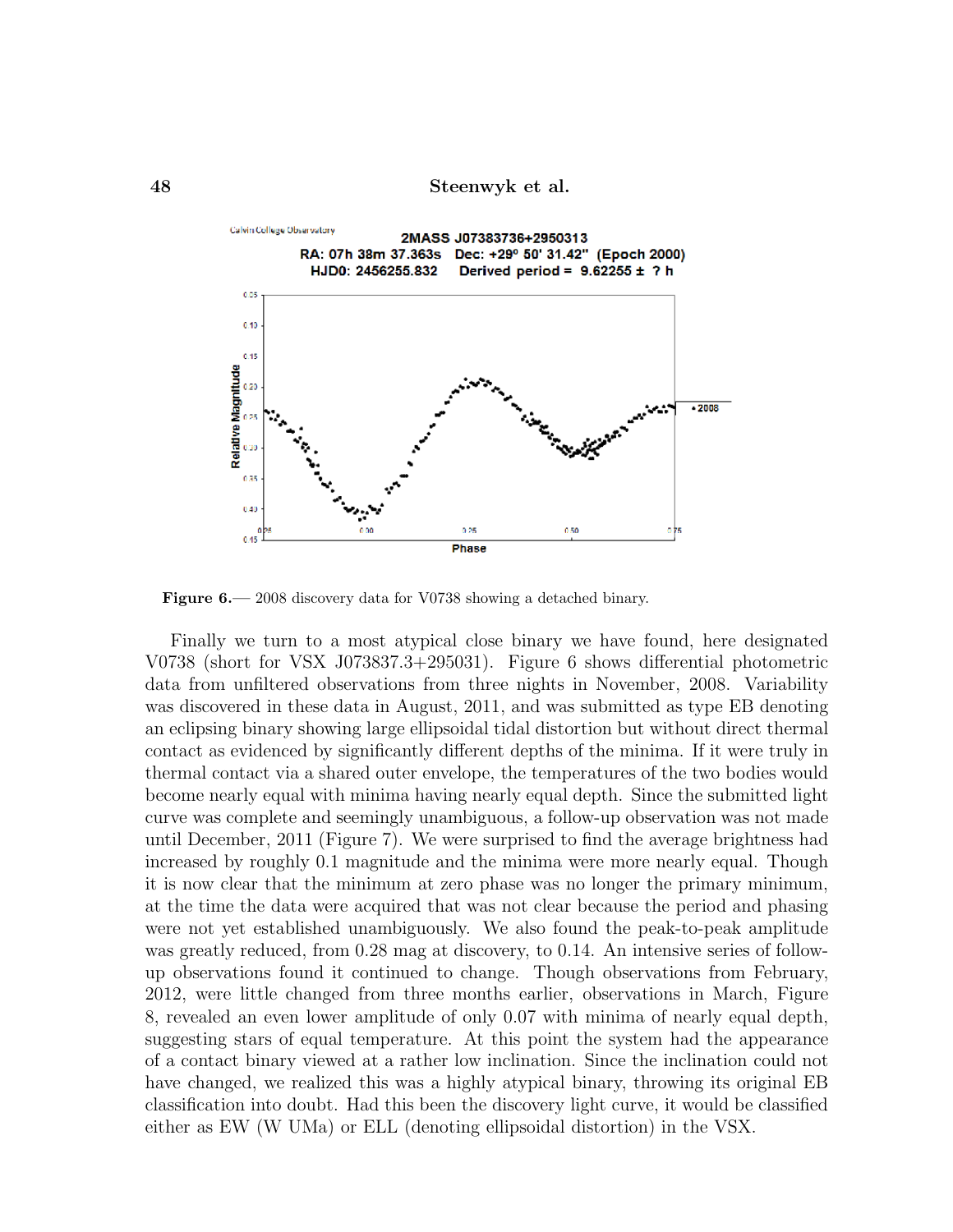Atypical Light Curves 49



Figure 7.— V0738 in December, 2011, a radical difference: increased luminosity, minima more equal, primary at phase 0.5–a transition has occurred.



Figure 8.— V0738 in March, 2012: equal minima suggest equal temperatures, i.e. thermal contact.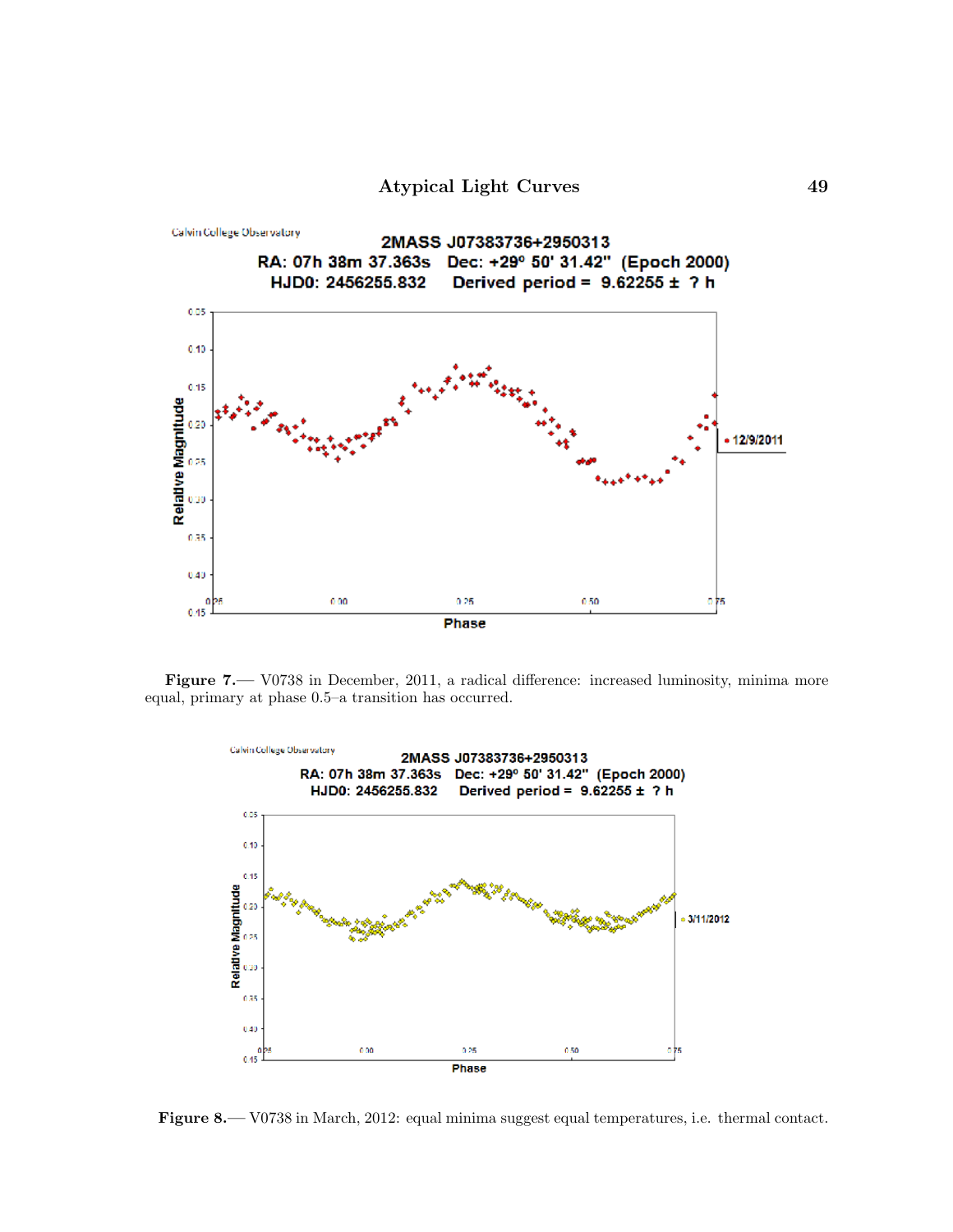

Figure 9.— V0738 in March, 2012: near equal minima with primary again at phase 0

The apparent reversal of the primary and secondary minima bears special elaboration because, as apparent in data taken a year later in December, 2012, (Figure 9) the phase of primary and secondary minima switched again. Initially, based on only three successive nights of data, the period was reported to only four figures. Given the intervening three-year interval from the discovery epoch and the shape changes, we were not initially aware that the primary and secondary minima had swapped phases as we were not yet able to establish the phase unambiguously relative to the 2008 epoch. It was only after many further observations through spring 2012 and a second epoch of many months covering fall 2012 through spring 2013 that we found a single period of 9.62255 hours that reliably links all the data so that we confidently concluded the primary minimum is correctly placed at phase 0.5 in Figure 7 and that it had, in fact, switched back to 0 (as in Figure 9). Though the exact uncertainty on the final digit of the period cannot be determined due to the shape changes and possible small period changes, these effects are not sufficiently large to cast doubt on the phasing. The period given is the best average period and our phase error is less than 10%, eliminating any ambiguity in assigning the correct phase to the minima.

Figures 10 and 11 show all data collected from both annual epochs along with the original discovery data from 2008 for reference. Table 1 summarizes some key features of these changing light curves. We notice the average magnitude, relative to our reference stars, remained fairly stable, around 0.22, after the initial brightening. Average magnitude for each month was estimated by eye simply using a ruler to find a line that would produce equal areas above and below the line. The so-called O'Connell effect is apparent by differing heights of the two maxima. We observed changes in the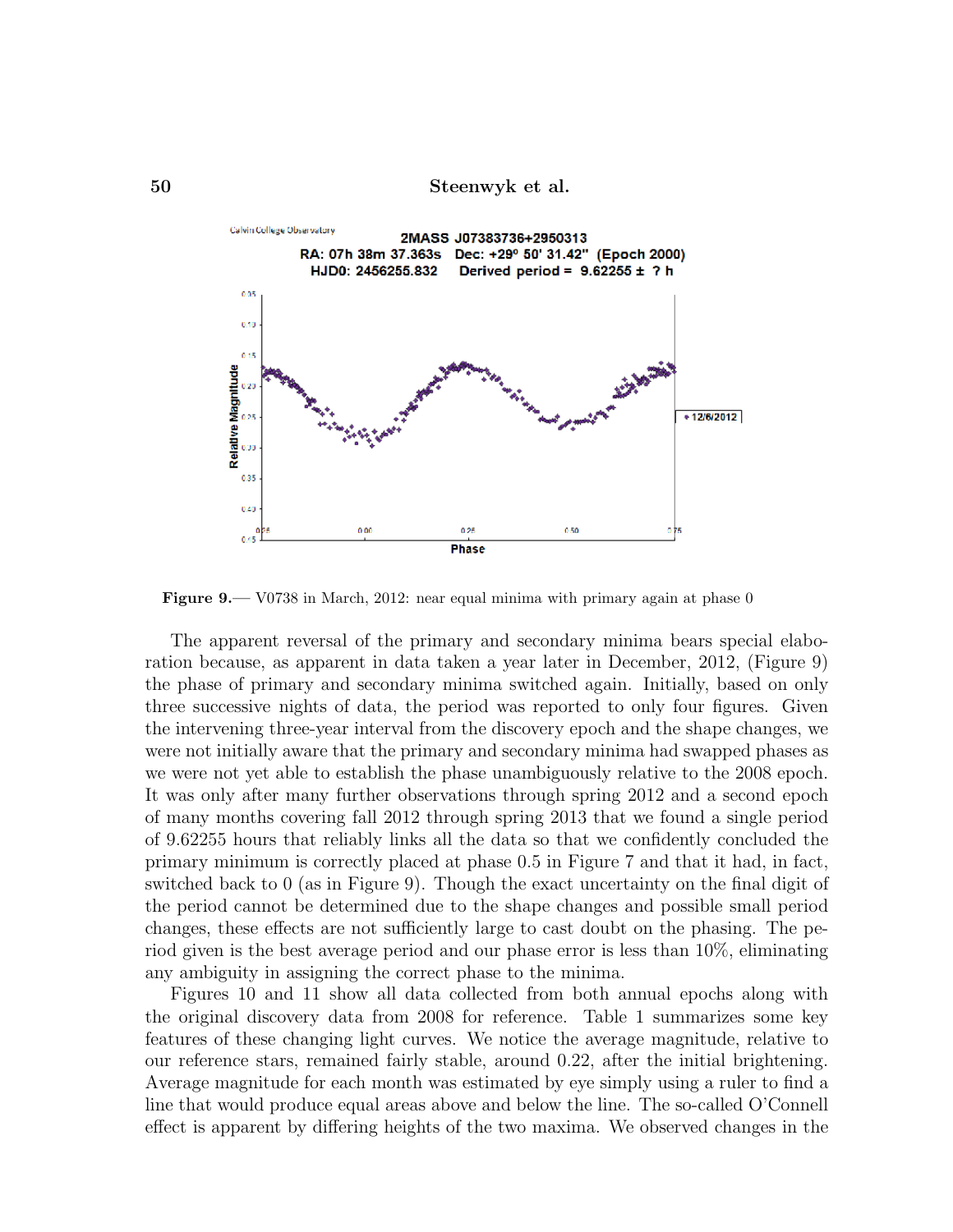

Figure 10.— All data from the first annual epoch, Dec. 2011 - May, 2012, for V0738. The 2008 discovery data are included for comparison.

height of the maxima (not shown in the table) where the difference in maxima ranged from nearly zero to 0.06 magnitude. However, the more variable maximum at phase 0.25 never was observed to be less than the relatively stable second maximum at phase 0.75.

To summarize key points of all of our observations, it may be said that the system showed dynamic changes in the light curve throughout. Though at times it showed relative stability for several months, and other times it changed dramatically from one month to the next. A significant case of dramatic change occurred during the months of February through April, 2012, where we observed a transition between a state where the primary and secondary minima are reversed to when they are normal, that is, with the primary again at 0 phase as defined by the 2008 data. February data (not shown separately but very similar to Figure 7) clearly show a primary minimum at phase 0.5. Recall that March, 2012, is the month with very shallow but equal minima (Figure 8). On the other hand, the April, 2012, data (also not shown separately) show minima that had again switched roles back to normal, with the phase zero again being somewhat deeper while the amplitude had again returned to that of February. Thus it appears a state with low amplitude and equal minima may signal the transition point when the primary and secondary minima swap phases. The normal phase appears to have continued for nine months through December 2012 (Figure 11). Then a malfunction at our remote site forced a three-month break in coverage. When observations were resumed in the spring, it appeared the deeper eclipse was again at phase 0.5. Unfortunately, an opportunity to verify whether the phase switch was accompanied by a state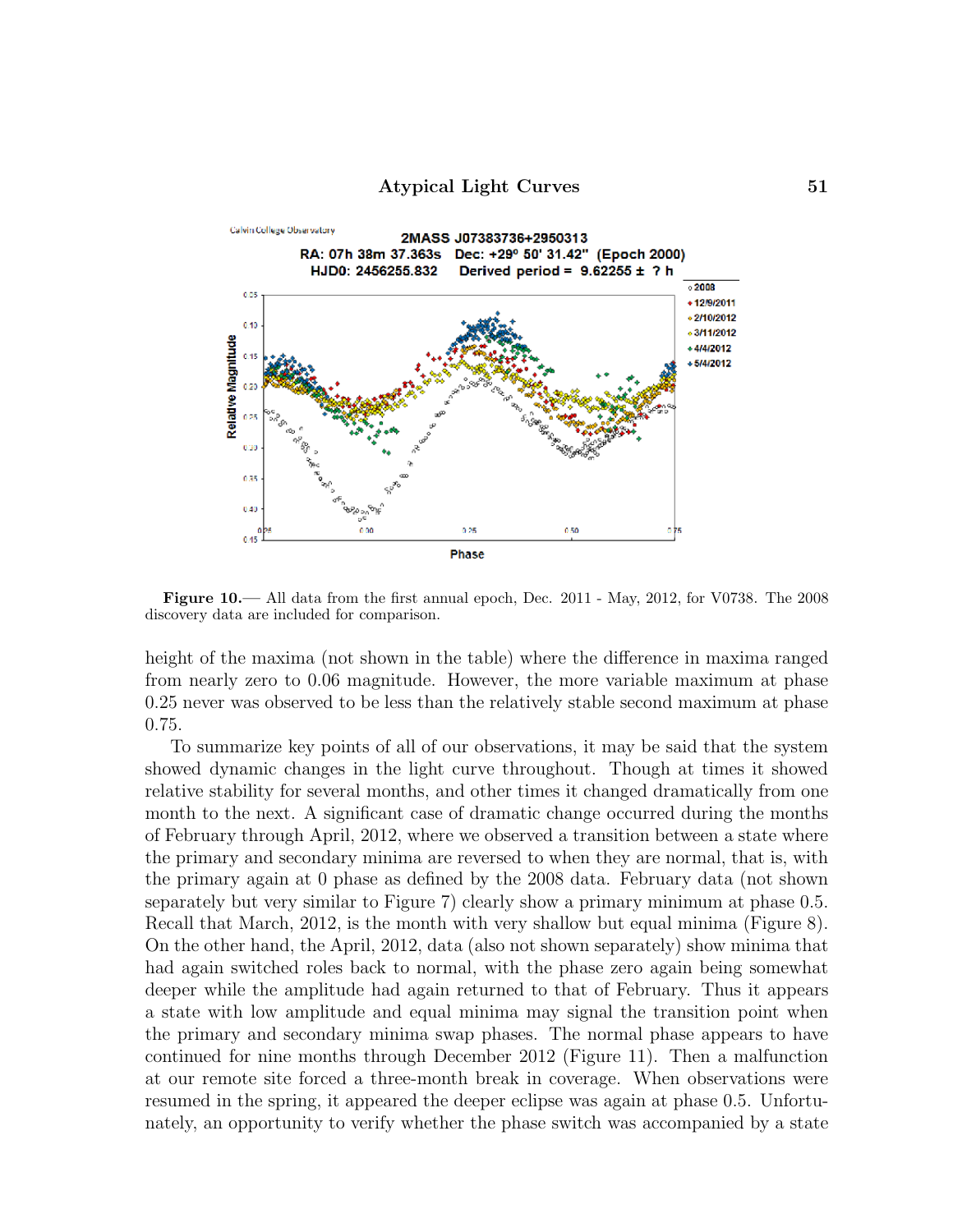

Figure 11.— All data from the second annual epoch, Sept. 2012 - Apr., 2013, for V0738. The 2008 discovery data are again included for comparison.

| Epoch      |                 |                   |                  | Est. ave. mag. <sup>a</sup> Total amplitude primary min. ph. Difference in minima |
|------------|-----------------|-------------------|------------------|-----------------------------------------------------------------------------------|
| Nov., 2008 | $0.28 \pm 0.01$ | $0.22 \pm 0.01$   | $\theta$         | 0.10                                                                              |
| Dec., 2011 | $0.20 \pm 0.01$ | $0.14 \pm 0.01$   | 0.5              | 0.03                                                                              |
| Feb., 2012 | $0.21 \pm 0.01$ | $0.13 \pm 0.01$   | 0.5              | 0.03                                                                              |
| Mar., 2012 | $0.22 \pm 0.01$ | $0.07 \pm 0.01$   | 0.5              | 0.01                                                                              |
| Apr., 2012 | $0.20 \pm 0.01$ | $0.16 \pm 0.01$   | $\theta$         | 0.05                                                                              |
| May, 2012  | $0.20 \pm 0.03$ | $\ddotsc$         | $\cdots$         | $\cdots$                                                                          |
| Sep., 2012 | $0.22 \pm 0.01$ | $0.14 \pm 0.01$   | $\Omega$         | 0.01                                                                              |
| Oct., 2012 | $0.22 \pm 0.01$ | $0.15 \pm 0.01$   | $\Omega$         | 0.04                                                                              |
| Nov., 2012 | $0.22 \pm 0.01$ | $0.13 \pm 0.01$   | $\theta$         | 0.02 <sup>b</sup>                                                                 |
| Dec., 2012 | $0.22 \pm 0.01$ | $0.11 \pm 0.01$   | $\Omega$         | 0.02                                                                              |
| Mar., 2013 | $0.24 \pm 0.02$ | > 0.10            | $\cdots$         | .                                                                                 |
| Apr., 2013 | $0.23 \pm 0.02$ | $> 0.12 \pm 0.02$ | 0.5 <sup>b</sup> | .                                                                                 |

TABLE 1 Summary of selected features of the evolving light curve of V0738

<sup>a</sup> magnitudes relative to chosen calibration stars

b estimated from incomplete light curve when reasonable extrapolation was possible

of exceptionally low amplitude was missed.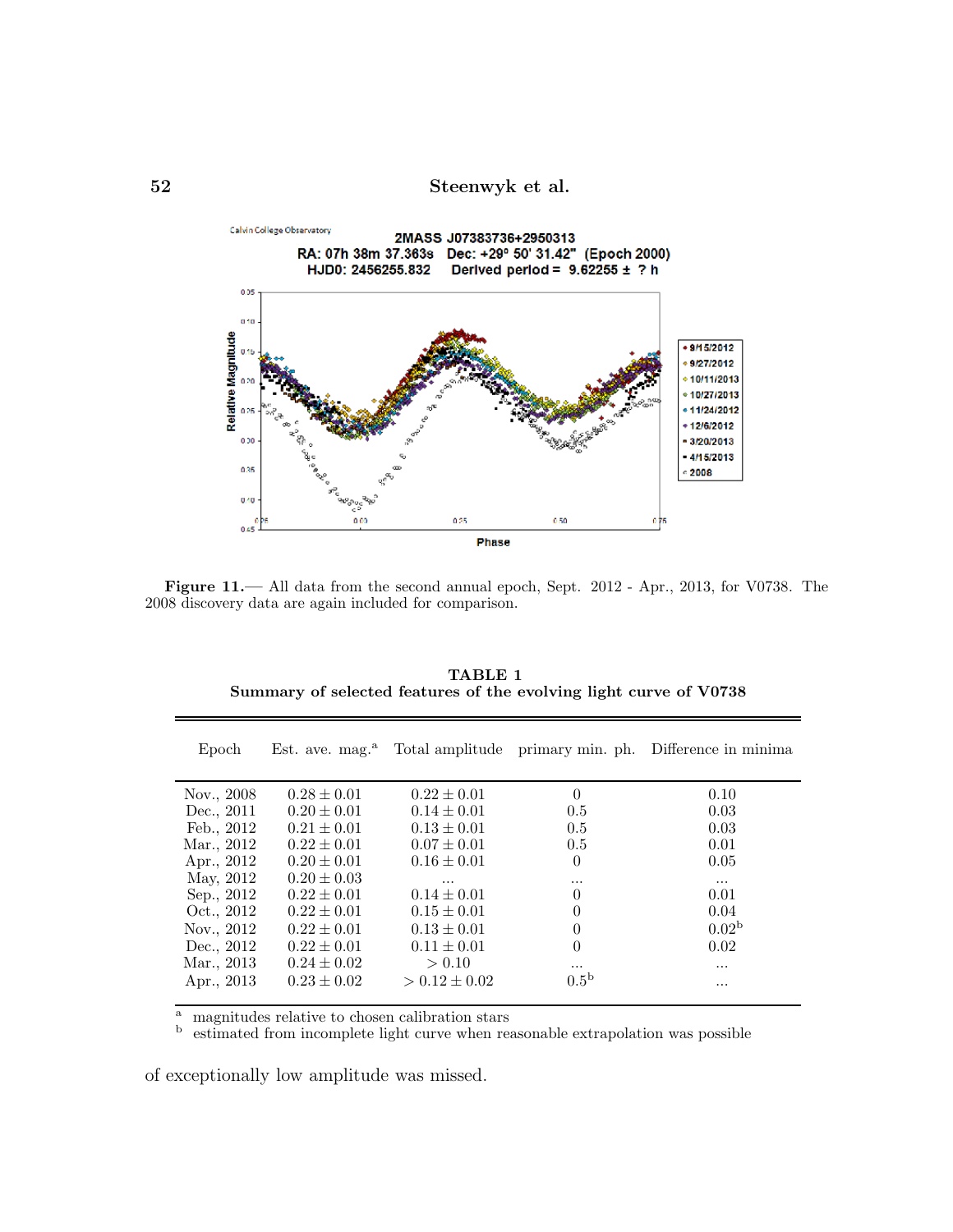#### Atypical Light Curves 53

#### 4.2. Hints of an explanation

We now speculate on possible causes of this highly atypical binary. The time scale of the changes is consistent with the time scale of magnetic activity as seen in RS CVn systems, but the magnitude of changes, reversal of the phase of primary and secondary minima and the apparent transition from non-contact to contact seem, in total, well out of normal behavior for RS CVn types. We believe this star may be right at the edge of thermal contact, with the stars nearly filling their Roche lobes. The 2008 observations happened to find the star out of contact, thus showing very different depths of the minima corresponding to different stellar temperatures. When next observed in December, 2011, it had transitioned to contact. This would account for the more equal minima. It would also account for the rise in average brightness, since thermal contact allows the hotter star to acquire a larger radiating surface by adding the secondary star's surface to its own. A change in oblateness from a magnetically induced change in the angular momentum distribution of one or both stars due to the previously mentioned mechanism of Applegate would provide a mechanism to cause a transition from non-contact to contact in this instance.

# 5. Summary and Conclusions

Out of 44 W UMas and 18 detached binaries we have submitted to the VSX, only four discussed were actually designated as part of the smaller subset of binaries considered to display RS CVn behavior. Two displayed the light curve variability expected of evolving star spots on these magnetically active systems. Three others are not explicable in terms of spots alone, though their behavior may well be associated with magnetic cycles in one or both stars of each pair. Two display long term shifts in luminosity long associated with RS systems. However, we find it curious that we saw no significant changes in light curve shape one would expect from the dynamic behavior typical of star spots. We remain open to explanations in terms of magnetic cycles, which seem the most plausible mechanism to act on these time scales. Finally, we showed an especially intriguing system that may have transitioned from non-contact to contact by a mechanism connected to magnetic cycles. These cases have certainly made clear that only long term and detailed photometric observations can follow the sometimes rapid changes such systems display. We intend to continue to follow the systems discussed. Spectroscopic data would help in further understanding these intriguing binaries.

# 6. Acknowledgments

DMV and SDS acknowledge support from the Michigan Space Grant Consortium. SDS has also been supported by a Calvin Research Fellowship. DMV has also received